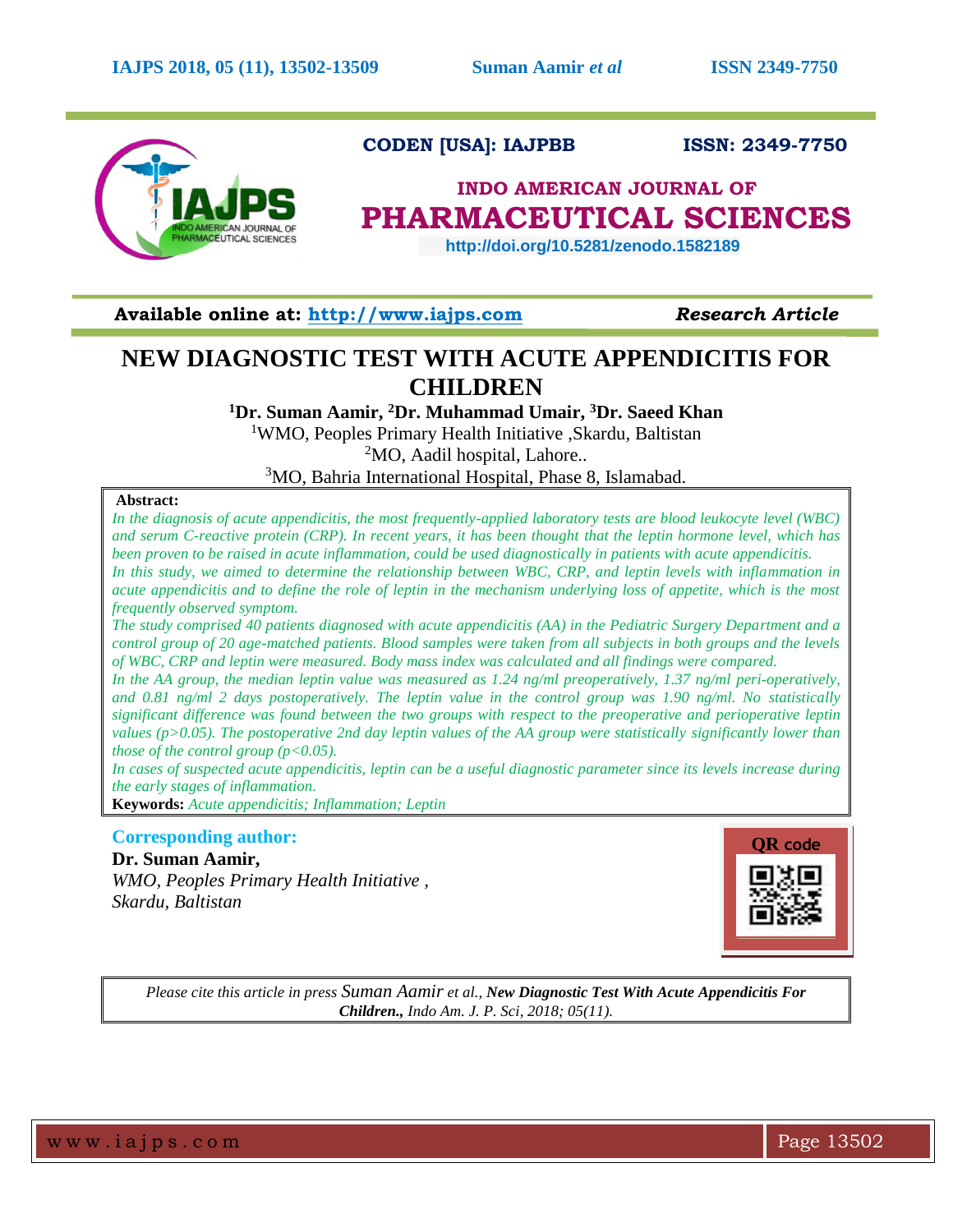#### **1.0INTRODUCTION:**

Acute appendicitis in childhood requires emergency surgery. Although the patient's history, physical examination, and laboratory tests are used in diagnosis, it can be complicated to make a conclusive diagnosis in every case. In addition, assistive diagnostic methods are being developed and new research is ongoing to reduce the rates of negative appendectomy and perforation. Laboratory tests are frequently used in the diagnosis of acute appendicitis. Currently, the most commonly-used of these tests are measurements of blood leukocyte (WBC) and serum C-reactive protein (CRP) levels. However, just as the results of these tests could also reach high levels in several similar diseases, normal values are insufficient to discount a diagnosis of acute appendicitis. Another criterion for diagnosis is the symptomology of the patient. A loss of appetite is prominent within this symptomology and is present in most acute appendicitis patients. The leptin hormone is known to have an effect on the development of loss of appetite by affecting the hypothalamus, which reduces appetite (Ayangil, Dorterler and Turan, 2016).

Leptin is a hormone expressed from fat tissue cells that plays an important role in natural and acquired immunity. In cases of infection and inflammation, the leptin levels of the host increase and show an antiinflammatory effect. In addition to tumor necrotizing factor alpha (TNF-a), interleukin  $1$  (IL-1), and interleukin 6 (IL–6) in anorexia, the increasing leptin level observed during infections is believed to be expressive (Eric, 2008).

The aim of this study was to determine the relationship between WBC, CRP, and leptin levels with inflammation in cases of acute appendicitis, and to define the role of leptin in the mechanism underlying loss of appetite, which is the most frequently-observed symptom (Ayangil, Dorterler and Turan, 2016).

#### **MATERIAL AND METHODS:**

The study comprised 40 patients diagnosed with acute appendicitis in the Pediatric Surgery Department - the acute appendicitis group (AA) - and 20 age-matched children as a control group. The AA group had a mean age of 7.3 years (range: 2-10 years) and included patients considered to have acute appendicitis according to their medical history, as well as to clinical and ultrasonography (USG) examinations, and whose diagnosis was confirmed

macroscopically during surgery. Patients were excluded from this group if they were considered to have acute appendicitis clinically and on USG, but were not confirmed by surgery, or if they were found to have another inflammatory disease as well as appendicitis (Ayangil, Dorterler and Turan, 2016). The control group had a mean age of 5.6 years (range: 2-10 years) and included patients who presented at the Pediatric Surgery Polyclinic complaining of constipation but who displayed no inflammatory disease on physical examination, or clinically at the time of enrolment into the study, or in the anamnesis (Ayangil, Dorterler and Turan, 2016).

#### **Method**

Patients in the AA group who presented at the Pediatric Emergency Polyclinic complaining of abdominal pain and who were considered to have acute appendicitis clinically and from their medical history, had a 10 cc venous blood sample withdrawn into a sterile biochemistry tube to allow the serum leptin and CRP levels to be examined and a 1ml sample withdrawn into an ethylenediaminetetraacetic acid (EDTA) tube to examine the WBC level at the time of presentation. Нen, a standing direct radiograph and abdominal USG were performed. Findings supporting a diagnosis of acute appendicitis were defined as an appendix of diameter>6 mm, target sign, distension or obstruction in the appendix lumen, thickening of the appendix wall>2 mm, loss of peristalsis in the appendix, free fluid in the surroundings, or fecalith in the appendix, and surgery was subsequently planned for these patients.

For the subjects in the control group, a blood sample was taken only once for the measurement of WBC, leptin, and CRP and these were stored in the same manner as before. Body mass index (BMI) was calculated for all patients in the AA and control groups, and the BMI values were compared with those of healthy children aged 2-10 years.

#### **Statistical Analysis**

Statistical analysis was performed using SPSS for Windows Software with SPSS 18.0. A value of p<0.05 was accepted as statistically significant. Conformity to a normal distribution of continuous quantitative variables was examined with the Kolmogorov-Smirnov test. Data with a normal distribution were provided as means ± standard deviation (SD). To determine the dissimilarities between the two groups, Student's t-test was applied.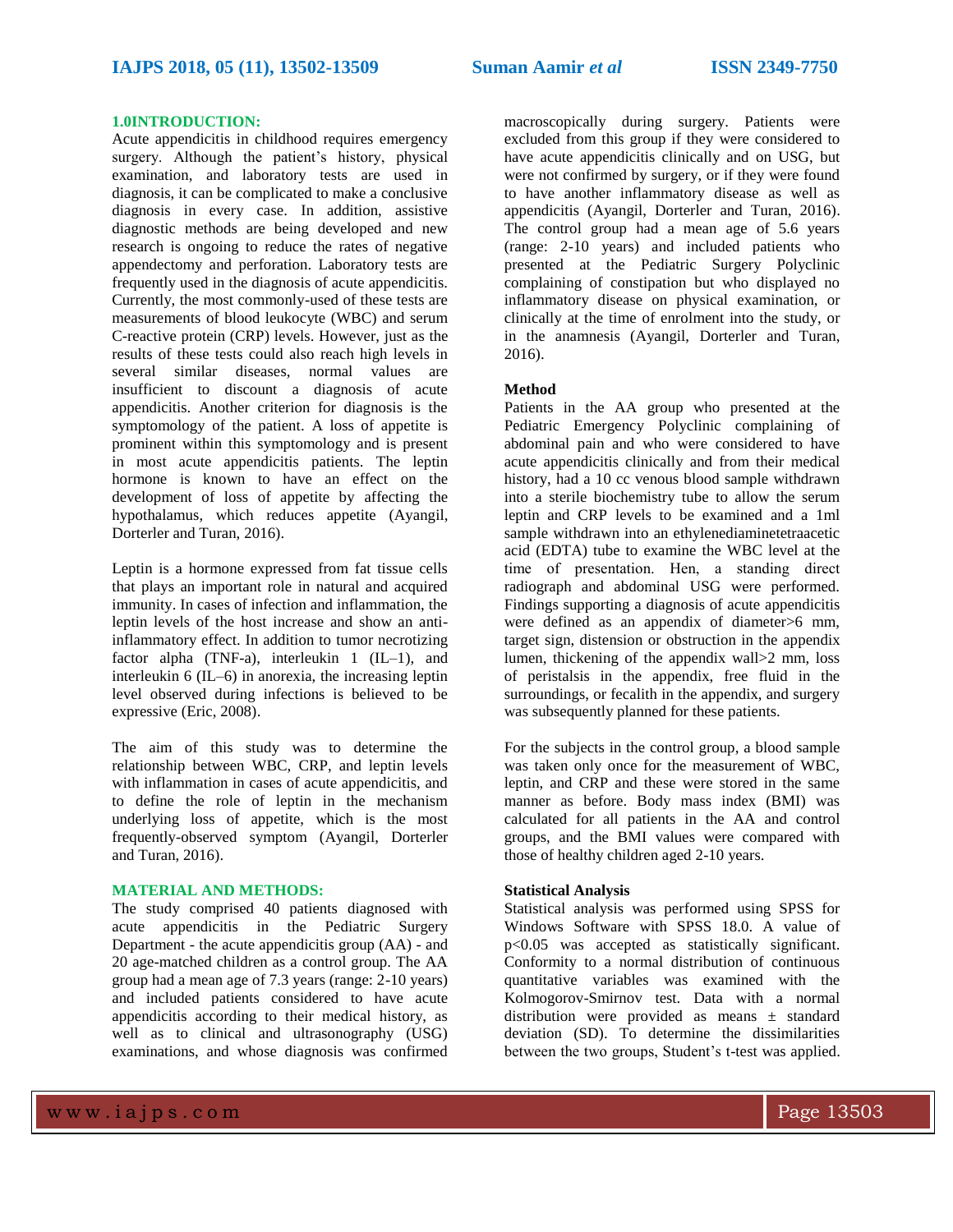To assess divergence between time periods (preoperative, perioperative, postoperative), a repeated variance analysis was used.

Quantitative data not conforming to a normal distribution, such as CRP and leptin, were provided as median values (min-max). The Mann-Whitney U test was applied to determine the divergence between the two groups. The Friedman test was used to assess differences according to time period; to determine from which time period the differences originated, the Mann Whitney U-test was used with Bonferroni correction applied. The relationship between variables was examined by calculating the Spearman correlation coefficient and a regression curve was plotted. Qualitative data were provided as percentages. The Chi-square test was applied to assess difference between the two groups. When calculating the sensitivity and particular of the CRP and leukocyte values in the diagnosis of acute appendicitis, the standard formulae below were used:

**Sensitivity=real positive/ (real positive + false negative)**  $\times$  100 and

**Specificity \ real positive/ (real negative + false**   $positive) \times 100$ 

#### **RESULTS:**

The patients in the AA group comprised 27 (67.5%) males and 13 (32.5%) females, with a mean age of 7.3  $\pm$  2.5 years, a mean body weight of 25.9  $\pm$  9.1 kg, and a BMI of  $17.1 \pm 2.5$  kg/m2. The patients in the control group comprised 15 (75%) males and 5 (25%) females, with a mean age of  $5.6 \pm 2.1$  years, mean body weight of  $20.2 \pm 6.2$  kg and a BMI of 16  $\pm$  1.5 kg/m2. No statistically prominent difference was determined between the two groups in respect of BMI (p>0.05) mentioned in below Table 1.

The mean duration of a loss of appetite was determined as  $37.6 \pm 33.8$  hours.

|                         | Group I (AA)<br>n=40<br>$(x \pm sd)$ | Ш<br>Group<br>(Control)<br>n=20<br>$(x \pm sd)$ | t   | р    |
|-------------------------|--------------------------------------|-------------------------------------------------|-----|------|
| Age (yr)                | $7.3 \pm 2.5$                        | $5.6 \pm 2.1$                                   | 2.4 | 0.01 |
| Weight (kg)             | $25.9 \pm 9.1$                       | $20.2 \pm 6.2$                                  | 2.4 | 0.01 |
| Height (cm)             | $121.4 \pm 17.9$                     | $110.9 \pm 12.7$                                | 2.3 | 0.02 |
| BMI ( $\text{kg/m}^2$ ) | $17.1 \pm 2.5$                       | $16 \pm 1.5$                                    | 1.6 | 0.1  |

## Table 1: Age, weight, height, and BMI variables of the groups.

Source: Ayangil, Dorterler and Turan (2016)

Of the patients diagnosed with acute appendicitis, the appendix was found to be perforated in 26 (65%) cases and not perforated in 14 (35%). The mean body weight of the patients with a perforated appendix was determined as  $23.5 \pm 8.3$  kg, the mean BMI as  $16.6 \pm 2.0$  kg/m2, and the mean duration of the loss of appetite as  $48.9 \pm 36.7$  hours. In patients with a non-perforated appendix, the mean body weight was determined to be  $30.4 \pm 9.2$  kg, the mean BMI as  $18.0 \pm 3.3$  kg/m2, and the mean duration of loss of appetite as  $16.9 \pm 11.7$  hours.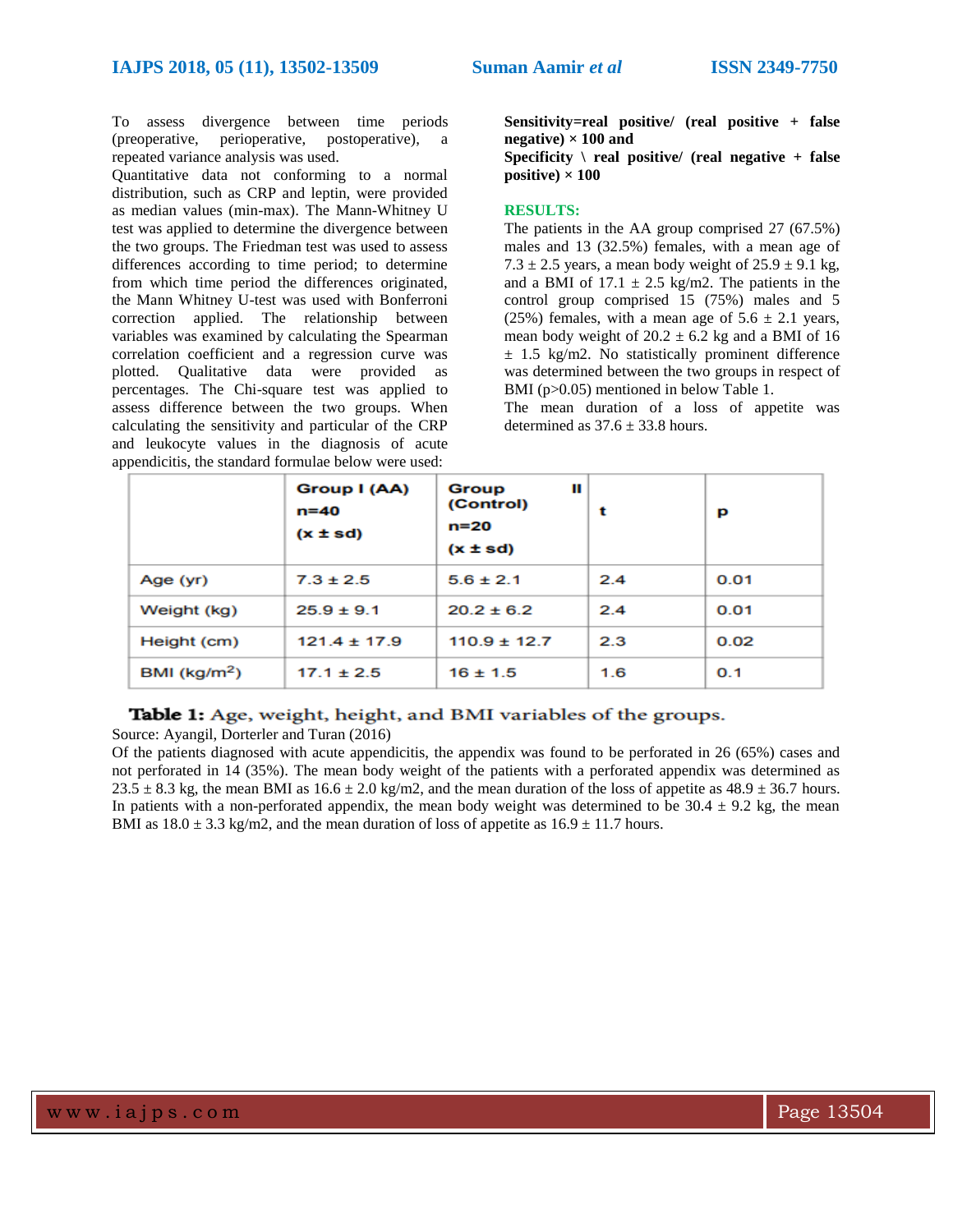|                            | <b>Perforated</b><br>appendix<br>$n = 26$<br>$(x \pm sd)$ | <b>Non-perforated</b><br>appendix<br>$n = 14$<br>$(x \pm sd)$ | t   | р    |
|----------------------------|-----------------------------------------------------------|---------------------------------------------------------------|-----|------|
| Age (yr)                   | $6.9 \pm 2.6$                                             | $8.0 \pm 2.3$                                                 | 1.2 | 0.2  |
| Weight (kg)                | $23.5 \pm 8.3$                                            | $30.4 \pm 9.2$                                                | 2.4 | 0.02 |
| Height (cm)                | $117.4 \pm 19.2$                                          | $128.9 \pm 12.8$                                              | 1.9 | 0.06 |
| BMI ( $kg/m2$ )            | $16.6 \pm 2.0$                                            | $18.0 \pm 3.3$                                                | 1.7 | 0.1  |
| Οf<br>Loss<br>appetite (h) | $48.9 \pm 36.7$                                           | $16.9 \pm 11.7$                                               | 3.1 | 0    |

## Table 2: Distribution of variables between the two groups according to the appendix perforation status.

Source: Ayangil, Dorterler and Turan (2016)

The body weight of the children with perforated appendices was lower than those with non-perforated appendices and the duration of the loss of appetite was longer. These differences were determined to be statistically sufficient (p0.05) (Table 2) as mentioned above.

The WBC values of the patients were measured as  $17,280 \pm 5,009$  mm<sup>3</sup> preoperatively,  $162,09 \pm 4,258$  mm<sup>3</sup> perioperatively, and  $11,362 \pm 2,876$  mm<sup>3</sup> on the 2nd day postoperatively. In the control group, the WBC value was measured as  $7{,}697 \pm 1{,}559$  mm<sup>3</sup>. The WBC values of the patient group were prominently higher than those of the control group and the difference was determined to be statistically significant ( $p < 0.05$ ) according to Table 3 below:

|                                   | Group I (AA)<br>$n = 40$<br>(x ± sd) | Ш<br>Group<br>(Control)<br>$n = 20$<br>(x ± sd) | t   | р |
|-----------------------------------|--------------------------------------|-------------------------------------------------|-----|---|
| <b>Preoperative WBC</b>           | $17,280 \pm 5009$                    | 7,697 ± 1559                                    | 8.3 | 0 |
| Perioperative WBC                 | $16,209 \pm 4258$                    | 7,697 ± 1559                                    | 8.6 | 0 |
| Postoperative Day 2<br><b>WBC</b> | $11,362 \pm 2876$                    | 7,697 ± 1559                                    | 5.3 | 0 |

# **Table 3:** Distribution of WBC values.

Source: Ayangil, Dorterler and Turan (2016)

The WBC values of the patients with a perforated appendix were measured as  $17,290 \pm 5,284$  mm<sup>3</sup> preoperatively,  $16,425 \pm 4,311$  mm<sup>3</sup> peri-operatively, and  $11,839 \pm 3,023$  mm3 on the 2<sup>nd</sup> day postoperatively. The WBC values of the patients with a non-perforated appendix were measured as  $17,262 \pm 4,645$  mm<sup>3</sup> preoperatively,  $15,807 \pm 4,288$  $mm<sup>3</sup>$  peri-operatively, and  $10,476 \pm 2,435$  mm3 on the 2nd day postoperatively. No statistically prominent difference was found in WBC values between the patients with a perforated appendix and those without (p>0.05) as mentioned in below Table 4.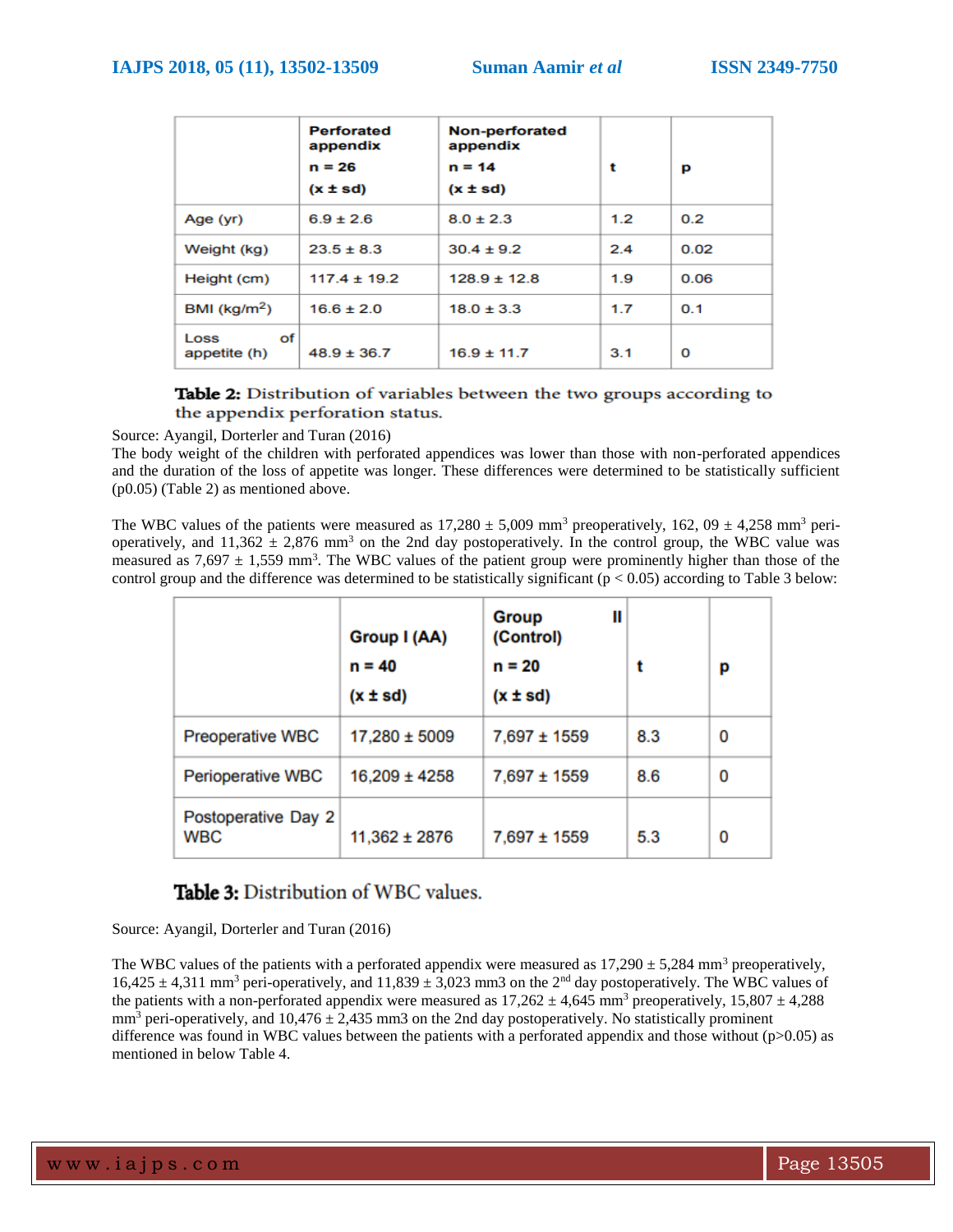|                               | <b>Perforated</b><br>appendix<br>$n = 26$<br>$(x \pm sd)$ | Non-<br>perforated<br>appendix<br>$n = 14$<br>$(x \pm sd)$ | t   | р    |
|-------------------------------|-----------------------------------------------------------|------------------------------------------------------------|-----|------|
| <b>Preoperative WBC</b>       | $17.290 \pm 5.284$                                        | 17,262<br>士<br>4.645                                       | 0.1 | 0.98 |
| <b>Perioperative WBC</b>      | $16.425 \pm 4.311$                                        | 15,807<br>±<br>4.288                                       | 0.4 | 0.66 |
| Postoperative<br>Day<br>2 WBC | $11,839 \pm 3,023$                                        | 10,476<br>$\pm$<br>2,435                                   | 1.4 | 0.15 |

### Table 4: Distribution of WBC values in patients with and without a perforated appendix.

Source: Ayangil, Dorterler and Turan (2016)

According to the description of Ayangil, Dorterler and Turan (2016) the median CRP value of the patients in the AA group was determined as 96.3 mg/L preoperatively, 107 mg/L peri-operatively, and 111 mg/L on the  $2<sup>nd</sup>$  day postoperatively. The median value of the patients in the control group was 3.17 mg/L, which was within normal limits. The CRP values of the patients were prominently\ higher than those of the control group and the difference was determined to be statistically prominent  $(p<0.05)$  as mentioned in Table 5 below:

|            |                     | Group I (AA)              | <b>Group II (Control)</b> |      |
|------------|---------------------|---------------------------|---------------------------|------|
|            |                     | $n = 40$ median (min-max) | $n = 20$ median (min-max) | р    |
|            |                     |                           |                           |      |
| <b>CRP</b> | Preoperative        | 96.3 (5.6-618)            | $3.17(3.17 - 4.49)$       | 0    |
|            | Perioperative       | 107 (2.9-331)             | $3.17(3.17 - 4.49)$       | 0    |
|            | Postoperative Day 2 | 111 (7.6-288)             | $3.17(3.17 - 4.49)$       | 0    |
| Leptin     | Preoperative        | 1.24 (0.01-21.23)         | $1.90(0.35-4.52)$         | 0.52 |
|            | Perioperative       | 1.37 (0.01-20.05)         | $1.90(0.35-4.52)$         | 0.94 |
|            | Postoperative Day 2 | $0.81(0.01-9.30)$         | $1.90(0.35-4.52)$         | 0.01 |

Table 5: Distribution of CRP and leptin values.

Source: Ayangil, Dorterler and Turan (2016)

The median CRP value of the patients with a perforated appendix was determined as 149.5 mg/L preoperatively, 133 mg/L peri-operatively, and 132 mg/L on the 2nd day postoperatively. The median CRP value of the patients with a non-perforated appendix was determined as 32.3 mg/L preoperatively, 37.4 mg/L peri-operatively, and 55.75 mg/L on the 2nd day postoperatively. The CRP values of the patients with a perforated appendix were found to be prominently\ higher than those of the patients with a non-perforated appendix ( $p<0.05$ ) as mentioned in Table 06 below: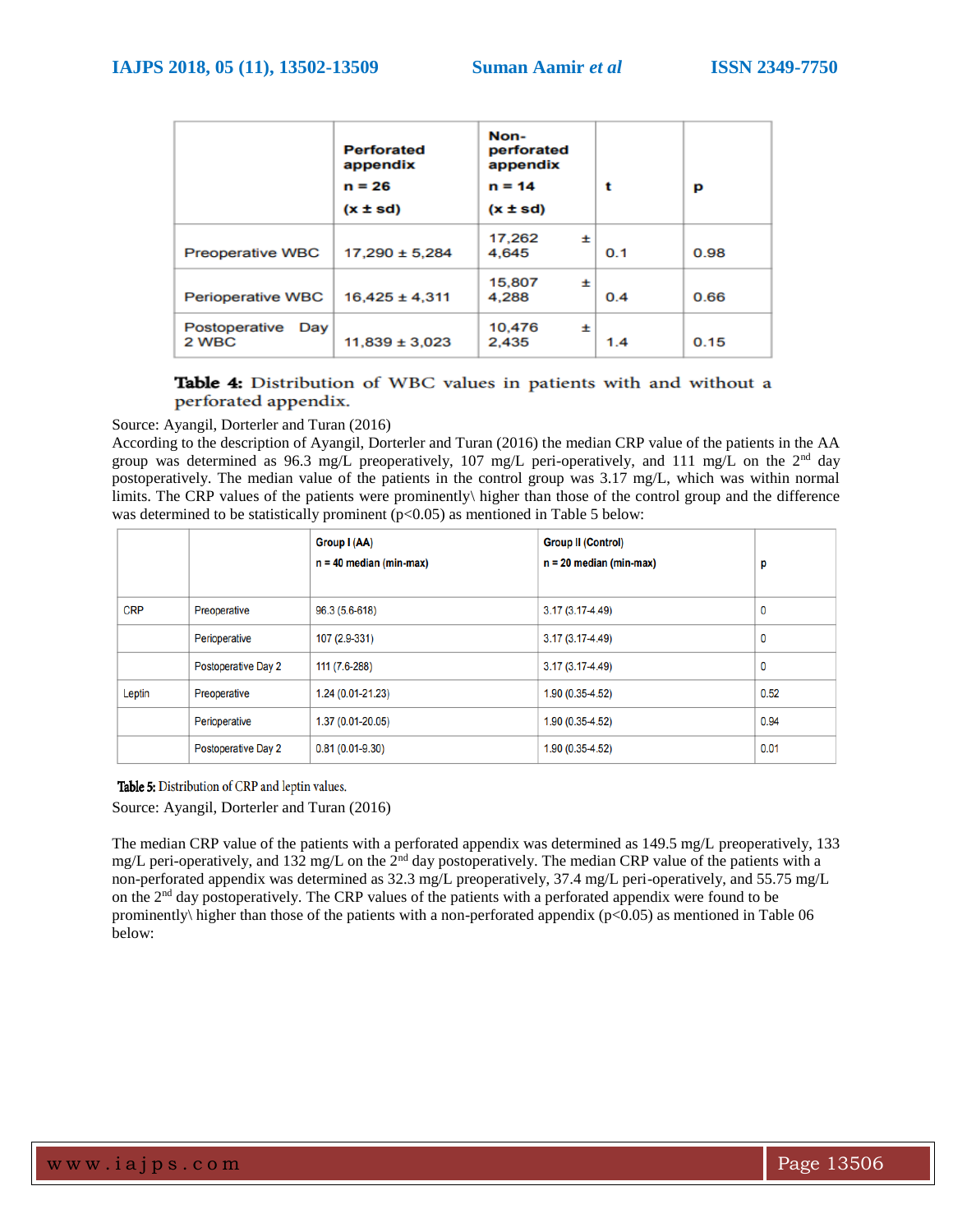|            |                     | <b>Perforated appendix</b> | Non-perforated appendix   |      |
|------------|---------------------|----------------------------|---------------------------|------|
|            |                     | $n = 26$                   | $n = 14$ median (min-max) | р    |
|            |                     | median (min-max)           |                           |      |
| <b>CRP</b> | Preoperative        | 149.5 (30-618)             | 32.3 (5.64-138)           | 0    |
|            | Perioperative       | 133 (4.13-331)             | 37.4 (2.98-142)           | 0    |
|            | Postoperative Day 2 | 132 (57.3-288)             | 55.75 (7.63-160)          | 0    |
| Leptin     | Preoperative        | $0.79(0.01 - 13.0)$        | $3.32(0.01 - 21.23)$      | 0    |
|            | Perioperative       | $0.97(0.01 - 9.07)$        | 3.18 (0.01-20.05)         | 0.04 |
|            | Postoperative Day 2 | $0.51(0.01 - 3.42)$        | $2.02(0.21 - 9.30)$       | 0    |

Table 6: CRP and leptin values in patients with and without a perforated appendix.

Source: Ayangil, Dorterler and Turan (2016)

The median leptin value of the patients in the AA group was determined as 1.24 ng/l preoperatively, 1.37ng/l perioperatively, and 0.811 ng/l on the 2nd day postoperatively. The median leptin value of the patients in the control group was 1.9 ng/l. No statistically prominent difference was determined between the two groups in respect of the preoperative and perioperative leptin values (p>0.05). The postoperative 2nd day leptin value of the patients was found to be lower than that of the control group and the difference was determined to be statistically prominent (p<0.05) as mentioned above in Table 5.

The leptin value of the patients with a perforated appendix was determined as 0.79 ng/l preoperatively, 0.97 ng/l peri-operatively, and 0.51 ng/l on the 2nd day postoperatively. The leptin values of the patients with a nonperforated appendix were determined as 3.32 ng/l preoperatively, 3.18 ng/l peri-operatively, and 2.02 ng/l on the 2nd day postoperatively. The leptin values of the patients with a non-perforated appendix were prominently\ higher than those of the patients with a perforated appendix  $(p<0.05)$  as mentioned above Table 6.

A statistically prominent positive correlation was determined between BMI and leptin in both the patient and the control groups (r: 0.35, p: 0.02) as Regression Curve Figure 1 below.



Source: Ayangil, Dorterler and Turan (2016)

The WBC values were observed to decrease through the timed measurements preoperatively, peri-operatively, and 2 days postoperatively  $(17,280 \text{ mm}^3, 16,209 \text{ mm}^3 \text{ and } 11,362 \text{ mm}^3 \text{ respectively})$  and the divergence between the values was found to be statistically prominent ( $p0.05$ ). The leptin values measured on the  $2<sup>nd</sup>$  day postoperatively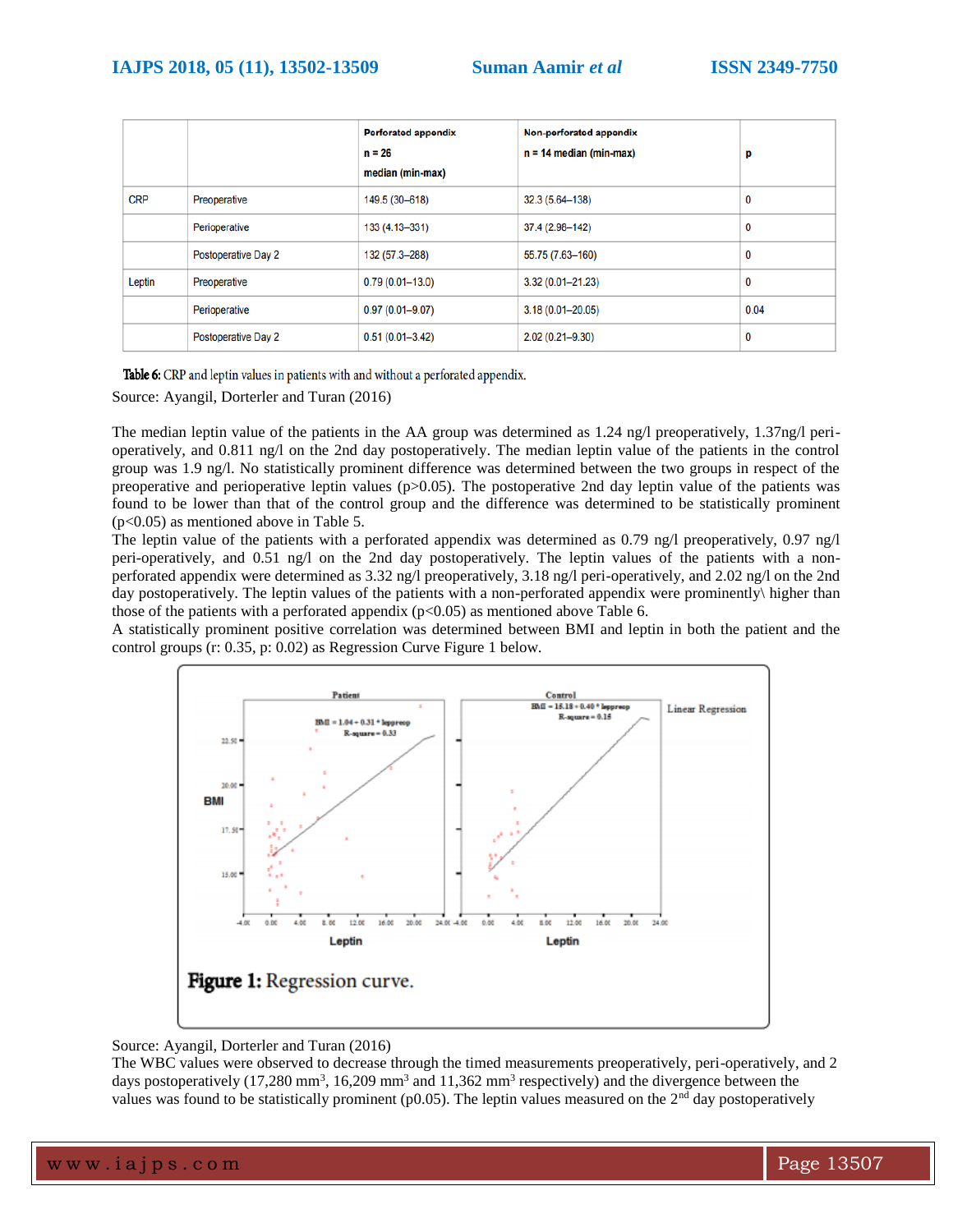were seen to be lower than the preoperative values (pre-operative 1.24 ng/ml, post-operative  $2<sup>nd</sup>$  day 0.81 ng/ml) and the divergence was determined to be statistically prominent ( $p<0.05$ ) as mentioned in below Table 7:

|                         | <b>Preoperative</b>    | <b>Perioperative</b>   | <b>Postoperative Day 2</b> | r    |
|-------------------------|------------------------|------------------------|----------------------------|------|
|                         | n=40                   | $n = 40$               | $n = 40$                   |      |
| WBC $(x \pm sd)$        | $17,280 \pm 5,000$ *bc | $16,209 \pm 4,258$ *ac | $11,362 \pm 2,876$ ab      | 0    |
| CRP median (min-max)    | 96.3 (5.64–618)        | 107 (2.98-331)         | 111 (7.63-288)             | 0.72 |
| Leptin median (min-max) | 1.24 (0.01-21.23)c     | 1.37 (0.01-20.05)c     | $0.81(0.01 - 9.30)$ ab     | 0    |

Table 7: WBC, CRP, and leptin values measured at different times in the patient group. a: indicates a difference compared to the preoperative value, b: indicates a difference compared to the perioperative value, c: indicates a difference compared to the postoperative day 2 value, \*: 0.05 was accepted as the level of statistical significance.

Source: Ayangil, Dorterler and Turan (2016)

#### **DISCUSSION:**

WBC and CRP are laboratory tests that are frequently applied to children suspected of having acute appendicitis. WBC, which increases in the early stages of the disease and before perforation occurs, has not been reported to show any statistically prominent difference between patients with perforated appendices and those without (Eric, 2008). However, the CRP level can reach a more expressively height, especially in acute appendicitis cases, which have a tendency to perforate or develop abscesses, and the measurement of CRP has been shown to provide more valuable data for patients with suspected acute appendicitis. The data obtained in the current study indicate a similar situation. Although no statistically effective difference was determined between patients with a perforated appendix and those with a non-perforated appendix in respect of the WBC values, the CRP values of patients with a perforated appendix were found to be higher than those of patients with a non-perforated appendix (Oestreich, 2011).

Serum leptin, which has been found in increased levels in experimental inflammation models, is another laboratory parameter that we investigated in the current study. Leptin is a hormone with a proteinlike structure that contains 167 amino acids and resembles a cytokine. The primary role of leptin in the body is to reduce appetite via negative feedback to the hypothalamus region of the brain, to control food intake and, by regulating energy metabolism, to prevent the development of obesity. Leptin is known to play an exclusive role in natural and acquired immunity. It has been suggested that leptin is an important factor in the response to inflammation since the leptin level increases during inflammation and infection. Host anorexia is believed to be the acute phase response observed during the course of infections (Plus and Isaac, 2016).

In the current study, no statistically expressive difference was determined in preoperative and perioperative leptin values between the patients diagnosed with acute appendicitis and the control group. However, in the evaluation conducted within the patient group, the leptin values of the patients with a perforated appendix were observed to be higher than those of patients with a non-perforated appendix (Hamid, Mohamed and Salih, 2018).

When the data of postoperative 2nd day were examined, the leptin values of the patient group were determined to be expressively\ lowerthan those of the control group. There is known to be a positive correlation between BMI and leptin expression. In the current study, no statistically prominent difference was determined between the patient and control groups in BMI, nor between those patients with and without a perforated appendix. However, in both the patient and control groups a exclusively positive correlation between BMI and leptin was determined with a regression curve as referred in Figure 1 above. Of the 40 patients in the AA group, 3 had a BMI>95<sup>th</sup> percentile and were thus classified as obese (Plus and Isaac, 2016).

#### **CONCLUSION:**

In conclusion, leptin, which is initially defined as a satiety factor, is involved in the regulation of endocrine and immune functions in addition to energy regulation, and its acute increase as a result of stimuli, similar to other cytokines, shows that leptin is part of the acute phase inflammation response. The expression of leptin is increased due to the process of developing acute appendicitis. Due to the increase in leptin in the early phase of inflammation, it can be recommended as a useful diagnostic parameter in cases of suspected acute appendicitis. In addition, as the high level of leptin in a non-perforated acute appendicitis decreases together with perforation, it